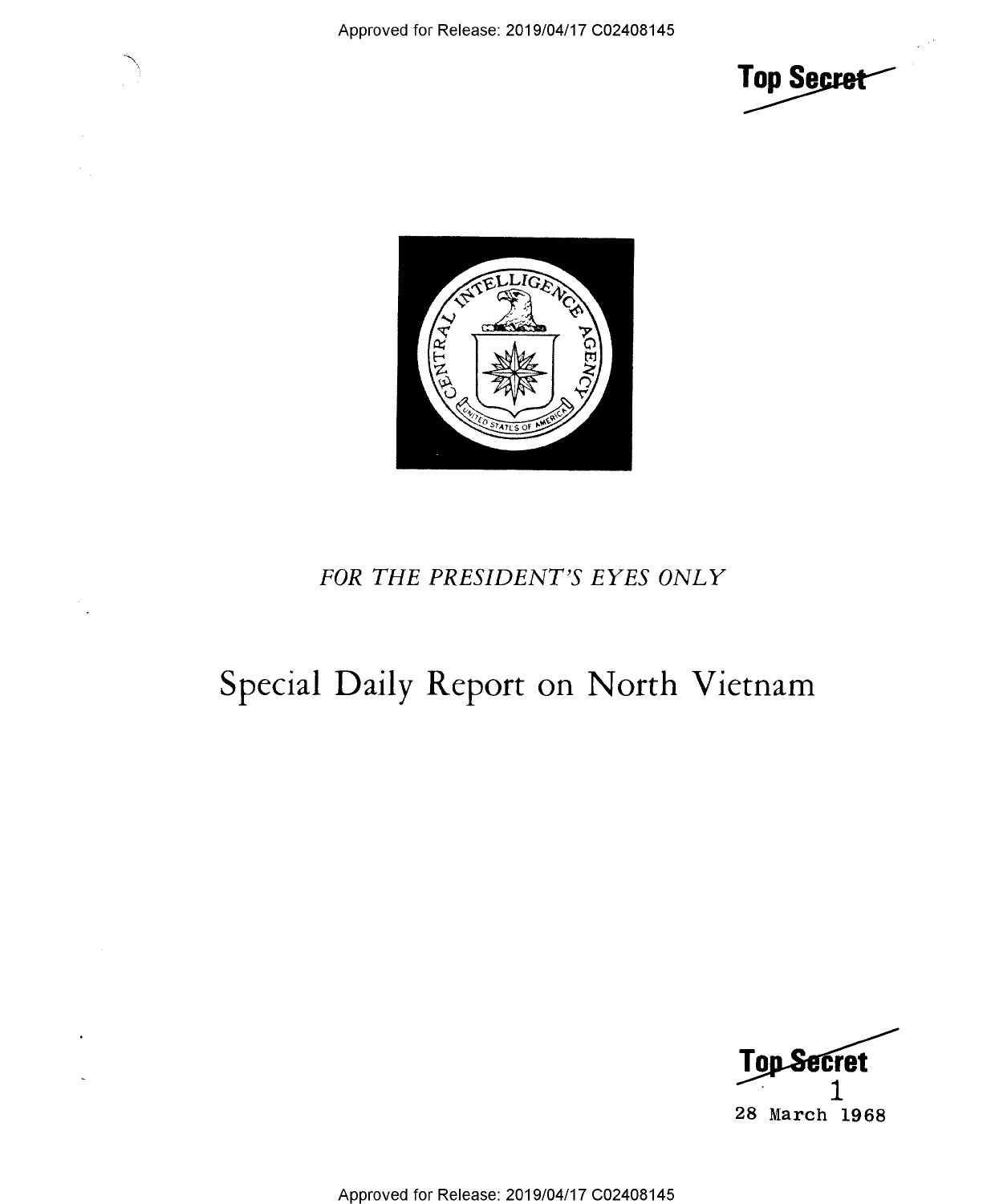Special Daily Report on North Vietnam for the President's Eyes Only

28 March 1968

## I. NOTES ON THE SITUATION

Hanoi Calls on Public for an All-out Effort: An editorial published in Hanoi's party daily on Sunday calls on the North Vietnamese public to redouble its efforts in support of the war in the South. "Now is the time," it said, "to concentrate all our forces" and devote "everything to the struggle." The theme is not new, but the editorial has an unusual sense of urgency about it. It describes current developments in the South as "a new situation." It characterizes the fighting there as "a general offensive and uprising," terms which the Communists used frequently at the start of the Tet offensive but which have been used only sparingly since then. The editorial also talks of "mobilizing" the troops and the people of the North, suggesting that a special manpower roundup may be under way.

\* \* \*

Front Interview; A prominent Liberation Front spokesman Has portrayed the Communist Tet offensive as a giant step toward making the US position in the South untenable, but not as an attempt to seize power in one fell swoop. Like other Vietnamese Communist spokesmen, he offered no hints of a willingness to compromise and made clear that the Communists continue to seek a settlement wholly on their terms.

Nguyen Van Tien, the head of the Liberation Front delegation in Hanoi, told a Japanese correspondent in <sup>a</sup>two-hour interview on 25 March that "most" of South Vietnam has been "liberated" since the Tet offen sive and that the allied forces are "surrounded" by <sup>a</sup> "great sea" of hostile humanity. He claimed the offensive's purpose was not to occupy the cities but to disorganize allied forces and create psychological unrest.

TOP SECRET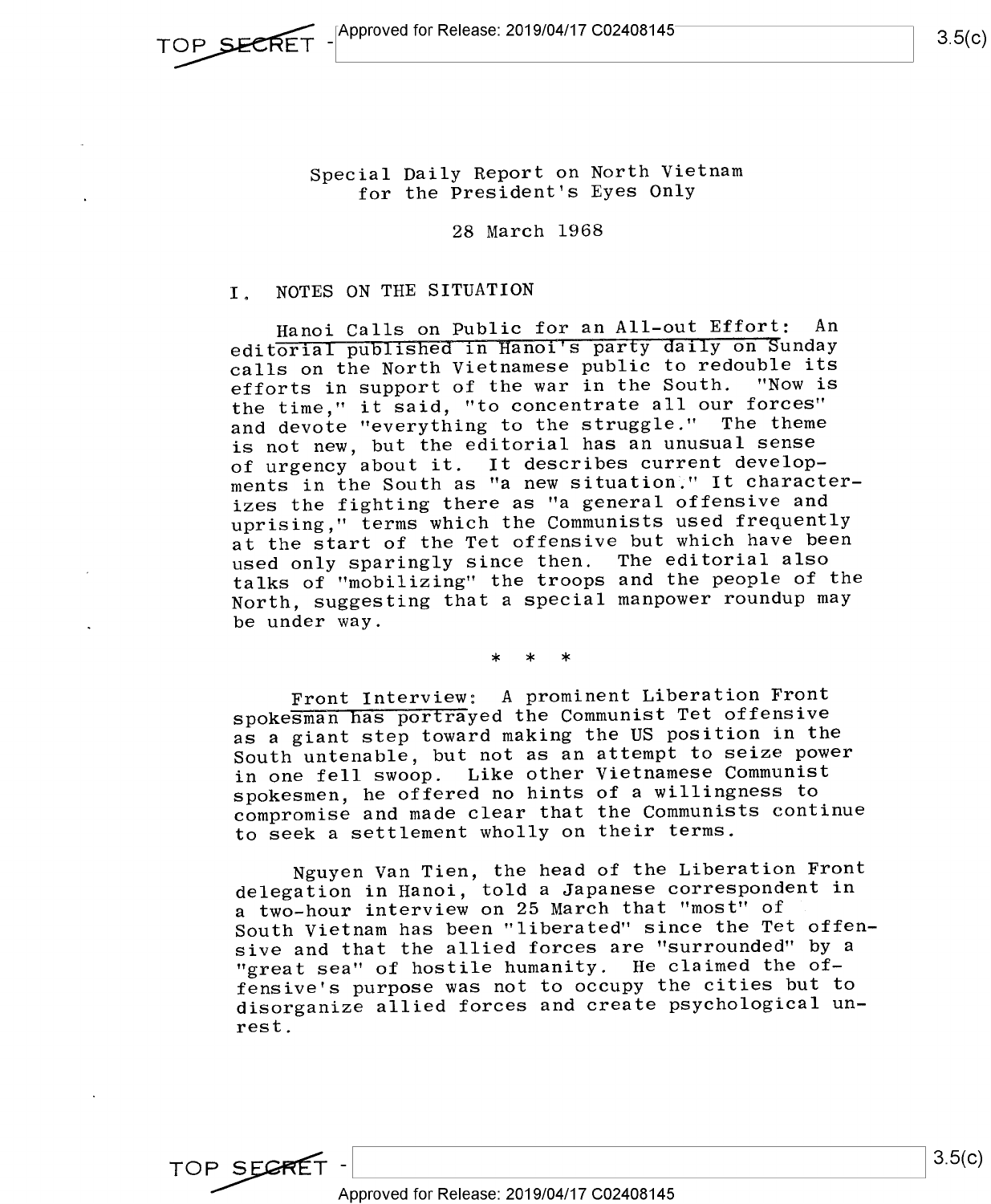Tien questioned US interest in a peaceful settlement, but he said that if Washington "respects the Vietnamese people's fundamental rights," then there are "many ways to hold talks." He made clear that North Vietnam's offer to talk in return for a bombing halt did not commit the Communists to over-all peace

negotiations. He said the Front supported Hanoi's demand for an unconditional bombing halt, but he went on to stipulate that if the US wants "peace talks," it "should end its aggression in South Vietnam" and withdraw all its armed forces.

Tien dodged a question about what kind of government would appear in the South after the war. He said it would be a "highly flexible coalition government," and explained that this was made clear in the Front's political program last summer,

Tien also played down the significance of Khe Sanh and said the Communists did not consider it <sup>a</sup> second Dien Bien Phu.

\* \* >l<

Increased Security in Hanoi:  $\frac{1}{2}$  (3.3(h)(2)

the foreigners who were recently stopped or detained for questioning include two Swedish diplomats who visited recently, the French News Agency correspondent, and the Indian military representative to the International Control Commission in Hanoi.

It is not certain if these individuals were indiscreet in their wanderings or if North Vietnamese security forces are simply more vigilant. The latter seems likely in view of the newly published security decree.

\* \* \*



Approved for Release: 2019/04/17 C02408145

 $3.5(c)$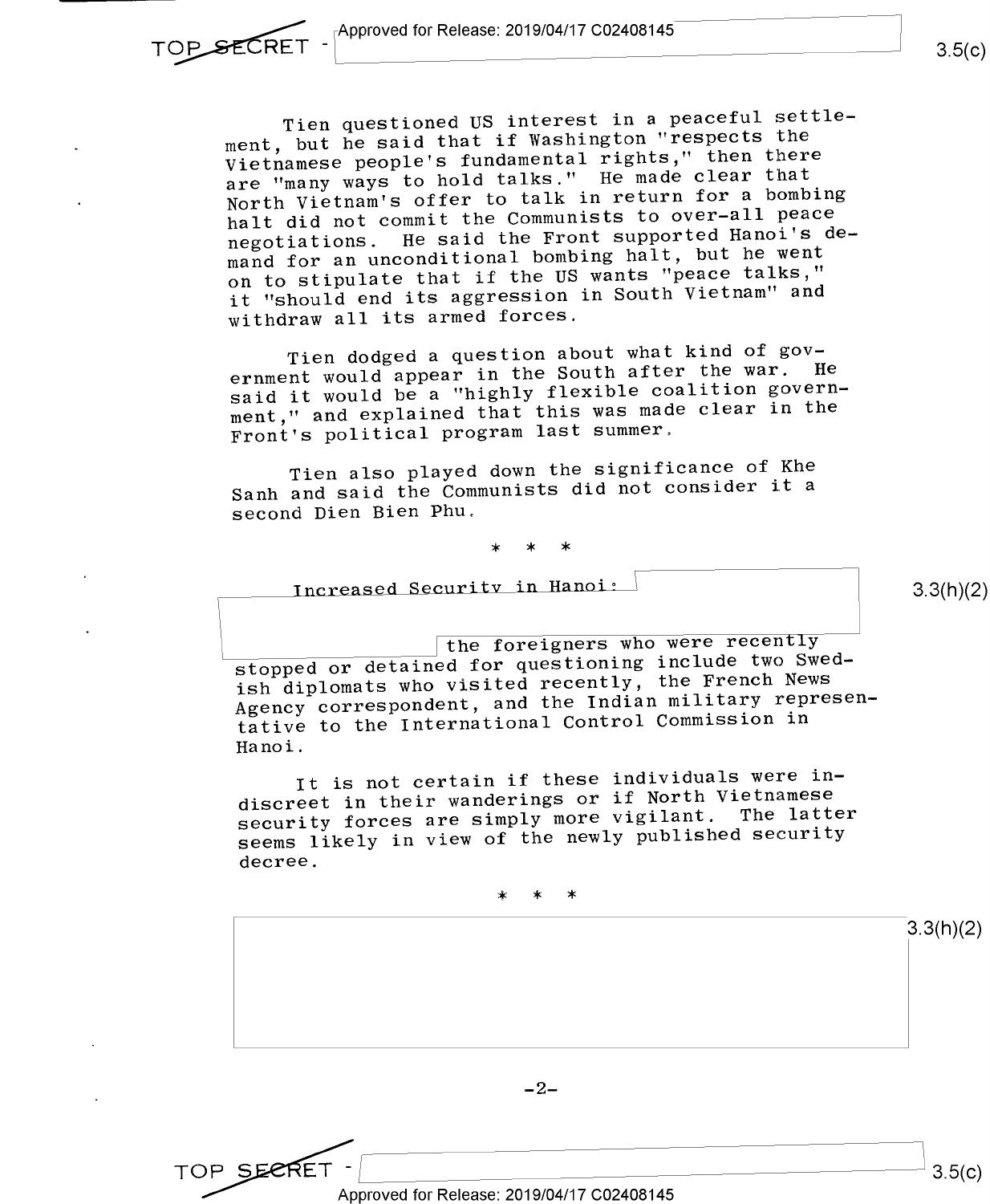Approved for Release: 2019/04/17 C02408145

TOP SECRET

 $3.5(c)$ 



Approved for Release: 2019/04/17 C02408145